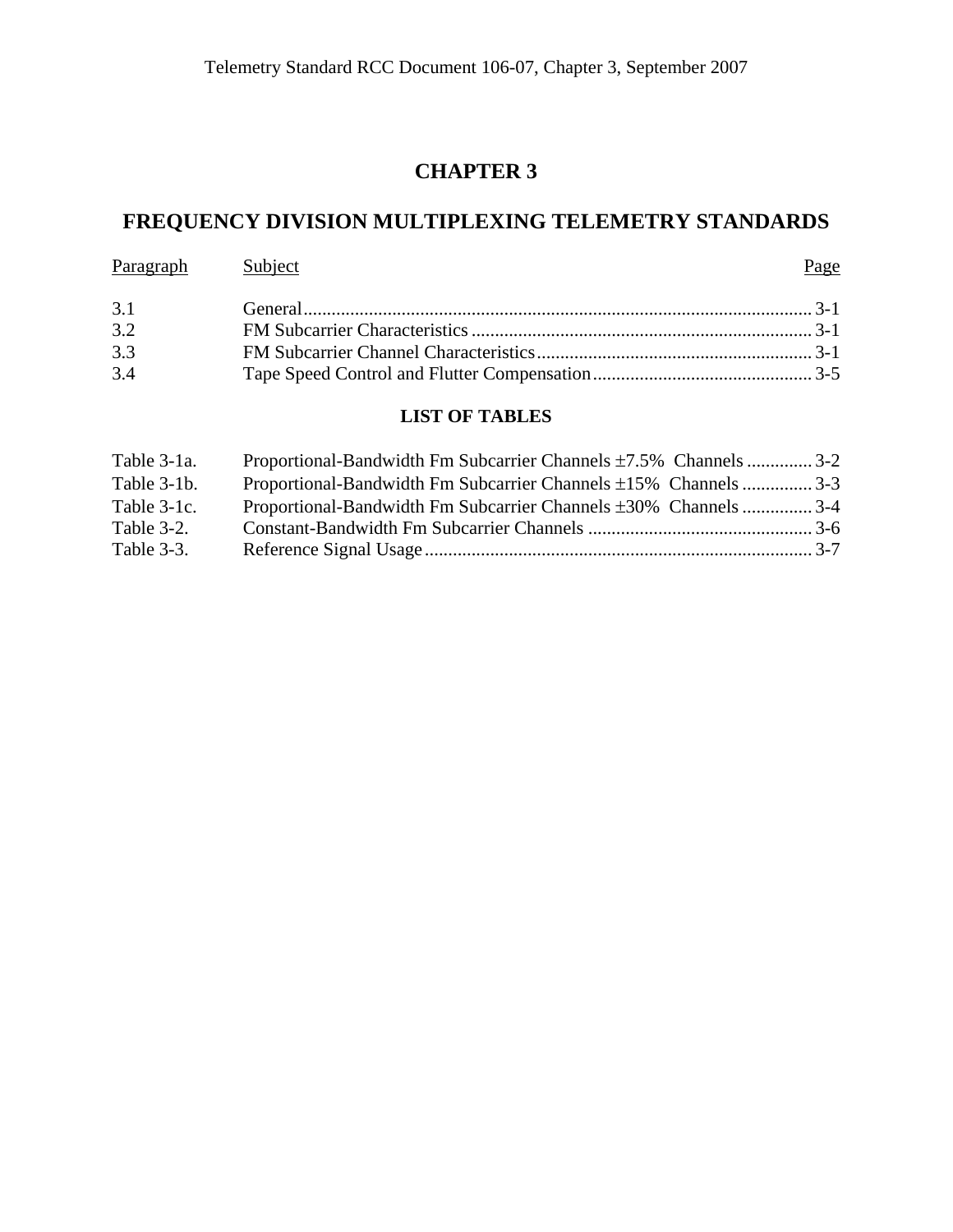This page intentionally left blank.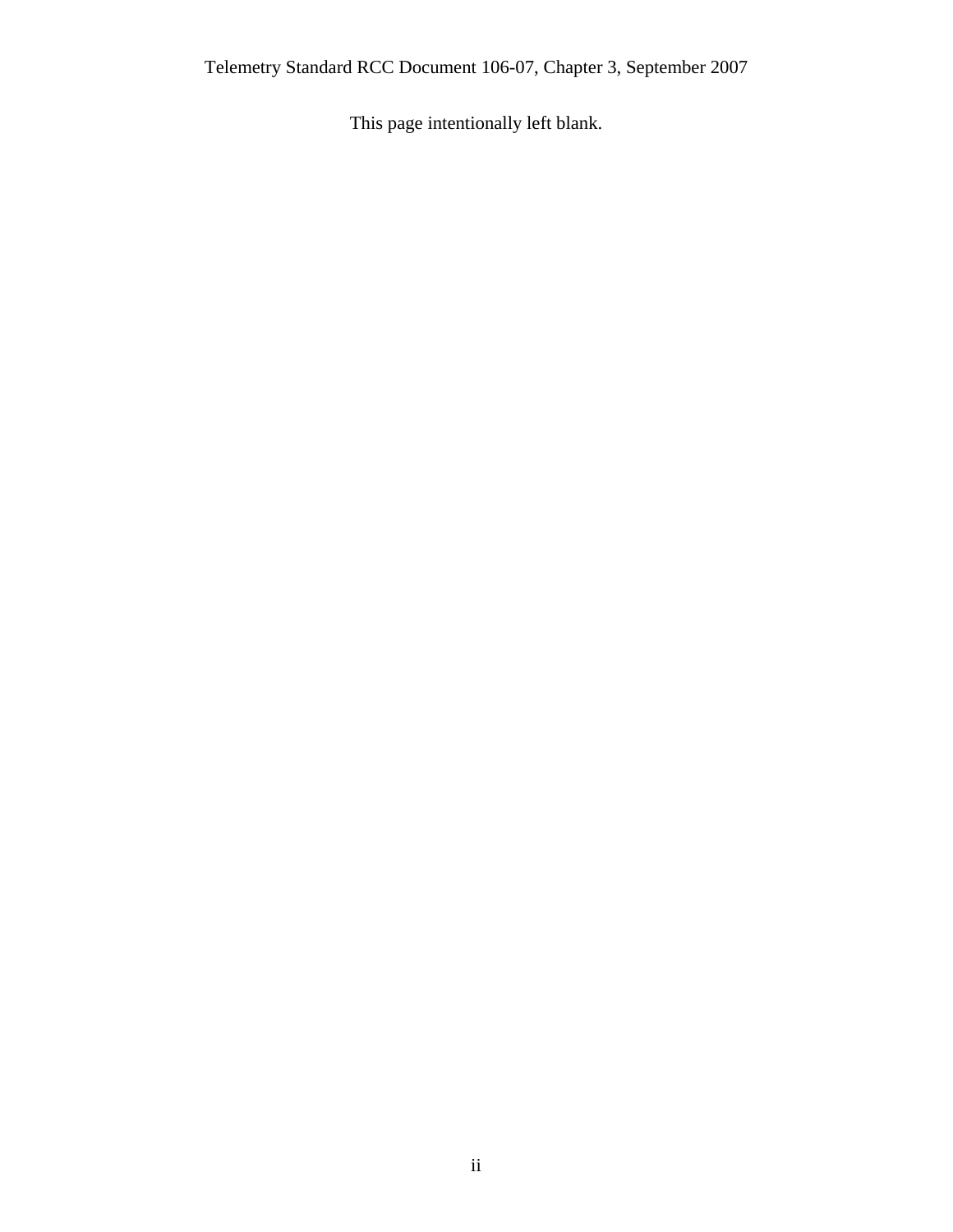# **CHAPTER 3**

## <span id="page-2-0"></span>**FREQUENCY DIVISION MULTIPLEXING TELEMETRY STANDARDS**

#### **3.1 General**

 In frequency division multiplexing, each data channel makes use of a separate subcarrier that occupies a defined position and bandwidth in the modulation baseband of the RF carrier. Two types of frequency modulation (FM) subcarrier formats may be used. The data bandwidth of one format type is proportional to the subcarrier center frequency, while the data bandwidth of the other type is constant, regardless of subcarrier frequency.

#### **3.2 FM Subcarrier Characteristics**

 In these systems, one or more subcarrier signals, each at a different frequency, are employed to frequency modulate (FM) or phase modulate (PM) a transmitter in accordance with the RF conditions specified in Chapter 2. The following subparagraphs set forth the standards for utilization of FM frequency division multiplexing.

3.2.1 Each of the subcarriers conveys measurement data in FM form. The number of data channels may be increased by modulating one or more of the subcarriers with a time-division multiplex format such as pulse-code modulation (PCM).

3.2.2 The selecting and grouping of subcarrier channels depend upon the data bandwidth requirements of the application at hand and upon the necessity to ensure adequate guard bands between channels. Combinations of both proportional-bandwidth channels and constantbandwidth channels may be used.

## **3.3 FM Subcarrier Channel Characteristics**

 The following subparagraphs describe the characteristics of proportional-bandwidth and constant-bandwidth FM subcarrier channels.

3.3.1 Proportional-Bandwidth FM Subcarrier Channel Characteristics. Table 3−[1A,](#page-3-0) Table 3–[1B,](#page-4-0) and Table 3–[1C](#page-5-0) list the standard proportional-bandwidth FM subcarrier channels. The channels identified with letters permit  $\pm 15$  or  $\pm 30$  percent subcarrier deviation rather than  $\pm$ 7.5 percent deviation but use the same frequencies as the 12 highest channels. The channels shall be used within the limits of maximum subcarrier deviation. See Appendix B for expected performance tradeoffs at selected combinations of deviation and modulating frequency.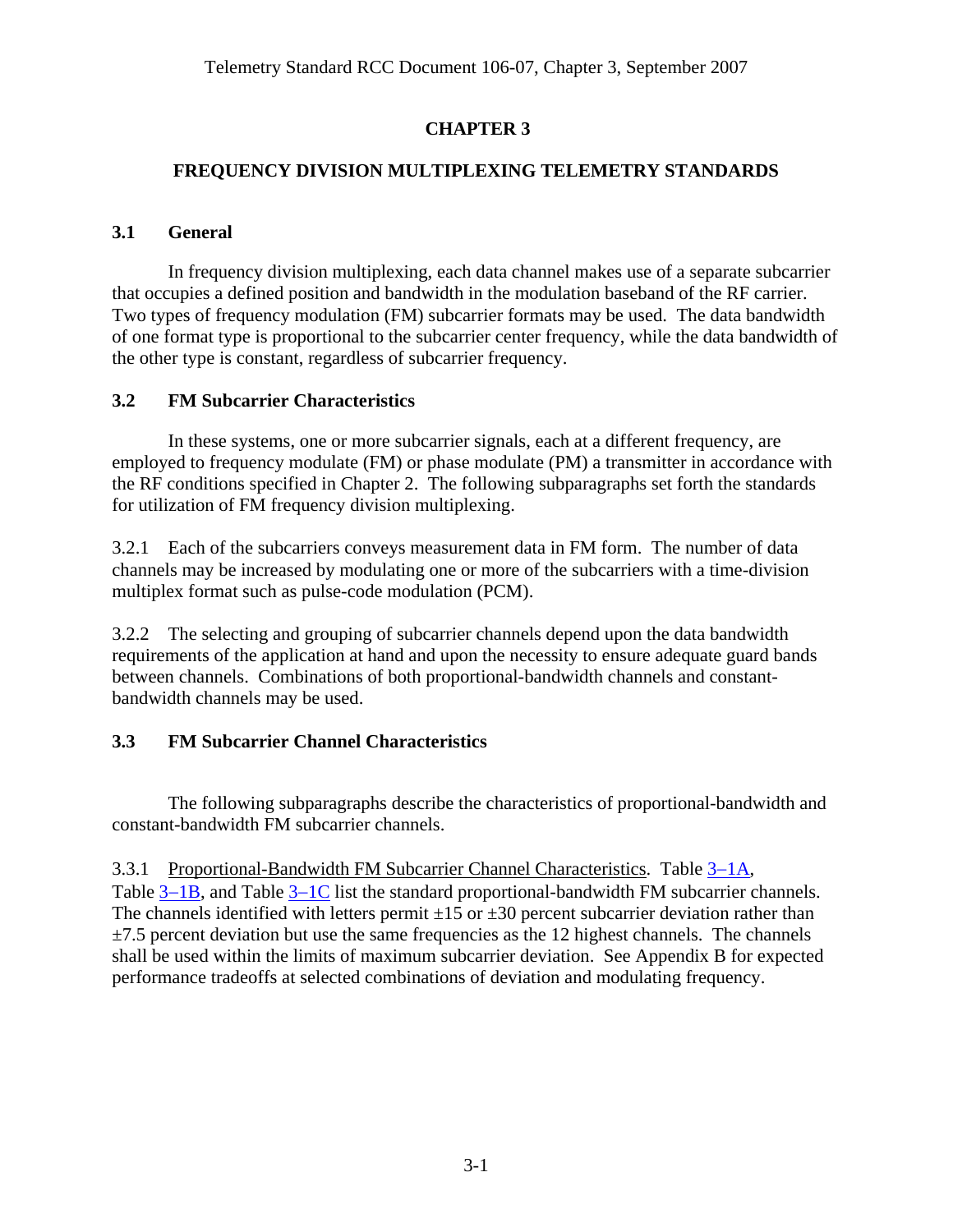<span id="page-3-0"></span>

| TABLE 3-1A.<br>PROPORTIONAL-BANDWIDTH FM SUBCARRIER CHANNELS<br>±7.5% CHANNELS |                                             |                                            |                                                   |                                                               |                                            |                                                        |                                            |  |
|--------------------------------------------------------------------------------|---------------------------------------------|--------------------------------------------|---------------------------------------------------|---------------------------------------------------------------|--------------------------------------------|--------------------------------------------------------|--------------------------------------------|--|
| <b>Channel</b>                                                                 | <b>Center</b><br><b>Frequencies</b><br>(Hz) | Lower<br><b>Deviation</b><br>Limit<br>(Hz) | <b>Upper</b><br><b>Deviation</b><br>Limit<br>(Hz) | <b>Nominal</b><br><b>Frequency</b><br><b>Response</b><br>(Hz) | <b>Nominal</b><br><b>Rise Time</b><br>(ms) | <b>Maximum</b><br>Frequency<br><b>Response</b><br>(Hz) | <b>Minimum</b><br><b>Rise Time</b><br>(ms) |  |
| $\mathbf{1}$                                                                   | 400                                         | 370                                        | 430                                               | 6                                                             | 58                                         | 30                                                     | 11.7                                       |  |
| $\overline{2}$                                                                 | 560                                         | 518                                        | 602                                               | 8                                                             | 44                                         | 42                                                     | 8.33                                       |  |
| 3                                                                              | 730                                         | 675                                        | 785                                               | 11                                                            | 32                                         | 55                                                     | 6.40                                       |  |
| $\overline{4}$                                                                 | 960                                         | 888                                        | 1032                                              | 14                                                            | 25                                         | 72                                                     | 4.86                                       |  |
| 5                                                                              | 1300                                        | 1202                                       | 1398                                              | 20                                                            | 18                                         | 98                                                     | 3.60                                       |  |
| 6                                                                              | 1700                                        | 1572                                       | 1828                                              | 25                                                            | 14                                         | 128                                                    | 2.74                                       |  |
| $\overline{7}$                                                                 | 2300                                        | 2127                                       | 2473                                              | 35                                                            | 10                                         | 173                                                    | 2.03                                       |  |
| $\,8\,$                                                                        | 3000                                        | 2775                                       | 3225                                              | 45                                                            | 7.8                                        | 225                                                    | 1.56                                       |  |
| 9                                                                              | 3900                                        | 3607                                       | 4193                                              | 59                                                            | 6.0                                        | 293                                                    | 1.20                                       |  |
| 10                                                                             | 5400                                        | 4995                                       | 5805                                              | 81                                                            | 4.3                                        | 405                                                    | .864                                       |  |
| 11                                                                             | 7350                                        | 6799                                       | 7901                                              | 110                                                           | 3.2                                        | 551                                                    | .635                                       |  |
| 12                                                                             | 10 500                                      | 9712                                       | 11 288                                            | 160                                                           | 2.2                                        | 788                                                    | .444                                       |  |
| 13                                                                             | 14 500                                      | 13412                                      | 15 5 8 8                                          | 220                                                           | 1.6                                        | 1088                                                   | .322                                       |  |
| 14                                                                             | 22 000                                      | 20 350                                     | 23 650                                            | 330                                                           | 1.1                                        | 1650                                                   | .212                                       |  |
| 15                                                                             | 30 000                                      | 27 750                                     | 32 250                                            | 450                                                           | .78                                        | 2250                                                   | .156                                       |  |
| 16                                                                             | 40 000                                      | 37 000                                     | 43 000                                            | 600                                                           | .58                                        | 3000                                                   | .117                                       |  |
| 17                                                                             | 52 500                                      | 48 5 62                                    | 56438                                             | 788                                                           | .44                                        | 3938                                                   | .089                                       |  |
| 18                                                                             | 70 000                                      | 64 750                                     | 75 250                                            | 1050                                                          | .33                                        | 5250                                                   | .06                                        |  |
| 19                                                                             | 93 000                                      | 86 025                                     | 99 975                                            | 1395                                                          | .25                                        | 6975                                                   | .050                                       |  |
| 20                                                                             | 124 000                                     | 114 700                                    | 133 300                                           | 1860                                                          | .19                                        | 9300                                                   | .038                                       |  |
| 21                                                                             | 165 000                                     | 152 625                                    | 177 375                                           | 2475                                                          | .14                                        | 12 375                                                 | .029                                       |  |
| 22                                                                             | 225 000                                     | 208 125                                    | 241 875                                           | 3375                                                          | .10                                        | 16875                                                  | .021                                       |  |
| 23                                                                             | 300 000                                     | 277 500                                    | 322 500                                           | 4500                                                          | .08                                        | 22 500                                                 | .016                                       |  |
| 24                                                                             | 400 000                                     | 370 000                                    | 430 000                                           | 6000                                                          | .06                                        | 30 000                                                 | .012                                       |  |
| 25                                                                             | 560 000                                     | 518 000                                    | 602 000                                           | 8400                                                          | .04                                        | 42 000                                                 | .008                                       |  |

See notes at end of Table 3-1C.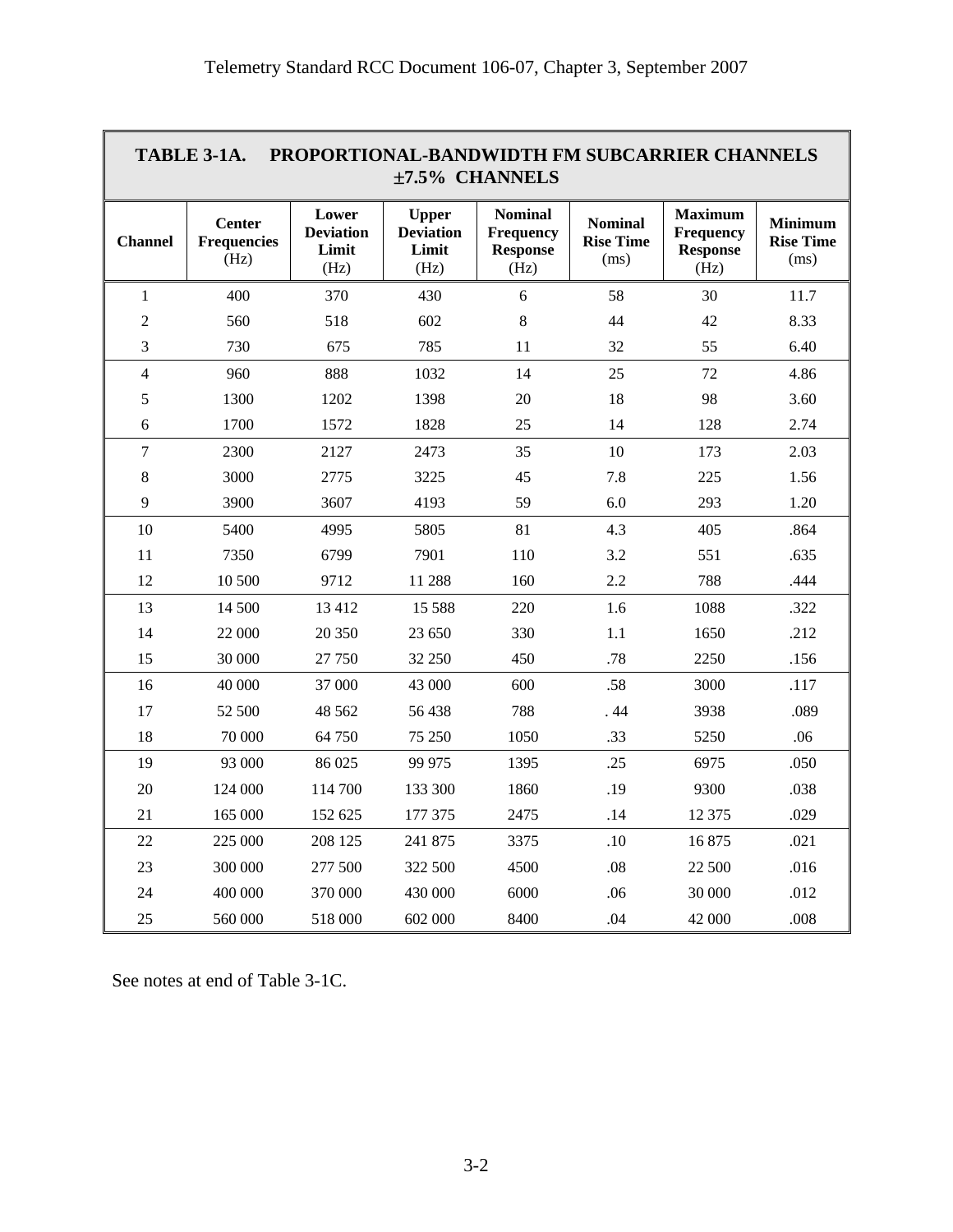<span id="page-4-0"></span>

| <b>PROPORTIONAL-BANDWIDTH FM SUBCARRIER CHANNELS</b><br><b>TABLE 3-1B.</b><br>±15% CHANNELS |                                             |                                            |                                                   |                                                               |                                            |                                                               |                                            |  |
|---------------------------------------------------------------------------------------------|---------------------------------------------|--------------------------------------------|---------------------------------------------------|---------------------------------------------------------------|--------------------------------------------|---------------------------------------------------------------|--------------------------------------------|--|
| <b>Channel</b>                                                                              | <b>Center</b><br><b>Frequencies</b><br>(Hz) | Lower<br><b>Deviation</b><br>Limit<br>(Hz) | <b>Upper</b><br><b>Deviation</b><br>Limit<br>(Hz) | <b>Nominal</b><br><b>Frequency</b><br><b>Response</b><br>(Hz) | <b>Nominal</b><br><b>Rise Time</b><br>(ms) | <b>Maximum</b><br><b>Frequency</b><br><b>Response</b><br>(Hz) | <b>Minimum</b><br><b>Rise Time</b><br>(ms) |  |
| A                                                                                           | 22 000                                      | 18 700                                     | 25 300                                            | 660                                                           | .53                                        | 3300                                                          | .106                                       |  |
| B                                                                                           | 30 000                                      | 25 500                                     | 34 500                                            | 900                                                           | .39                                        | 4500                                                          | .078                                       |  |
| $\mathsf{C}$                                                                                | 40 000                                      | 34 000                                     | 46 000                                            | 1200                                                          | .29                                        | 6000                                                          | .058                                       |  |
| D                                                                                           | 52 500                                      | 44 625                                     | 60 375                                            | 1575                                                          | .22                                        | 7875                                                          | .044                                       |  |
| E                                                                                           | 70 000                                      | 59 500                                     | 80 500                                            | 2100                                                          | .17                                        | 10 500                                                        | .033                                       |  |
| $\mathbf{F}$                                                                                | 93 000                                      | 79 050                                     | 106 950                                           | 2790                                                          | .13                                        | 13 950                                                        | .025                                       |  |
| G                                                                                           | 124 000                                     | 105 400                                    | 142 600                                           | 3720                                                          | .09                                        | 18 600                                                        | .018                                       |  |
| H                                                                                           | 165 000                                     | 140 250                                    | 189750                                            | 4950                                                          | .07                                        | 24 750                                                        | .014                                       |  |
| I                                                                                           | 225 000                                     | 191 250                                    | 258 750                                           | 6750                                                          | .05                                        | 33 750                                                        | .010                                       |  |
| J                                                                                           | 300 000                                     | 255 000                                    | 345 000                                           | 9000                                                          | .04                                        | 45 000                                                        | .008                                       |  |
| K                                                                                           | 400 000                                     | 340 000                                    | 460 000                                           | 12 000                                                        | .03                                        | 60 000                                                        | .006                                       |  |
| L                                                                                           | 560 000                                     | 476 000                                    | 644 000                                           | 16 800                                                        | .02                                        | 84 000                                                        | .004                                       |  |

See notes at end of Table 3-1C.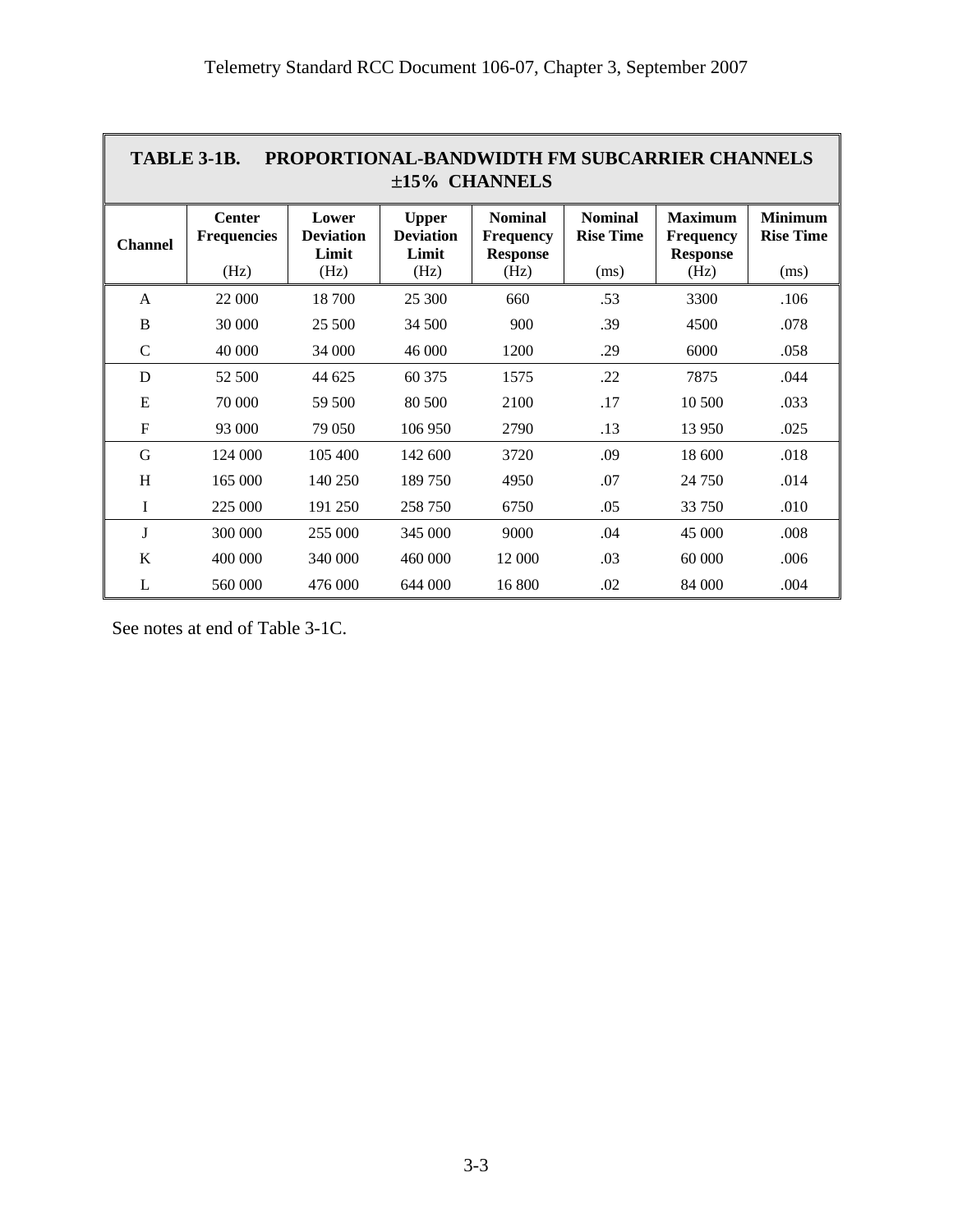<span id="page-5-0"></span>

| <b>TABLE 3-1C.</b><br><b>PROPORTIONAL-BANDWIDTH FM SUBCARRIER CHANNELS</b><br>±30% CHANNELS |                                             |                                            |                                                   |                                                               |                                            |                                                               |                                            |  |
|---------------------------------------------------------------------------------------------|---------------------------------------------|--------------------------------------------|---------------------------------------------------|---------------------------------------------------------------|--------------------------------------------|---------------------------------------------------------------|--------------------------------------------|--|
| <b>Channel</b>                                                                              | <b>Center</b><br><b>Frequencies</b><br>(Hz) | Lower<br><b>Deviation</b><br>Limit<br>(Hz) | <b>Upper</b><br><b>Deviation</b><br>Limit<br>(Hz) | <b>Nominal</b><br><b>Frequency</b><br><b>Response</b><br>(Hz) | <b>Nominal</b><br><b>Rise Time</b><br>(ms) | <b>Maximum</b><br><b>Frequency</b><br><b>Response</b><br>(Hz) | <b>Minimum</b><br><b>Rise Time</b><br>(ms) |  |
| AA                                                                                          | 22 00                                       | 15 400                                     | 28 600                                            | 1320                                                          | .265                                       | 6600                                                          | .053                                       |  |
| <b>BB</b>                                                                                   | 30 000                                      | 21 000                                     | 39 000                                            | 1800                                                          | .194                                       | 9000                                                          | .038                                       |  |
| <sub>CC</sub>                                                                               | 40 000                                      | 28 000                                     | 52 000                                            | 2400                                                          | .146                                       | 12 000                                                        | .029                                       |  |
| DD                                                                                          | 52 500                                      | 36 750                                     | 68 250                                            | 3150                                                          | .111                                       | 15 750                                                        | .022                                       |  |
| EE                                                                                          | 70 000                                      | 49 000                                     | 91 000                                            | 4200                                                          | .083                                       | 21 000                                                        | .016                                       |  |
| FF                                                                                          | 93 000                                      | 65 100                                     | 120 900                                           | 5580                                                          | .063                                       | 27 900                                                        | .012                                       |  |
| GG                                                                                          | 124 000                                     | 86 800                                     | 161 200                                           | 7440                                                          | .047                                       | 37 200                                                        | .009                                       |  |
| <b>HH</b>                                                                                   | 165 000                                     | 115 500                                    | 214 500                                           | 9900                                                          | .035                                       | 49 500                                                        | .007                                       |  |
| $\mathbf{I}$                                                                                | 225 000                                     | 157 500                                    | 292 500                                           | 13 500                                                        | .026                                       | 67 500                                                        | .005                                       |  |
| IJ                                                                                          | 300 000                                     | 210 000                                    | 390 000                                           | 18 000                                                        | .019                                       | 90 000                                                        | .004                                       |  |
| KK                                                                                          | 400 000                                     | 280 000                                    | 520 000                                           | 24 000                                                        | .015                                       | 120 000                                                       | .003                                       |  |
| LL                                                                                          | 560 000                                     | 392 000                                    | 728 000                                           | 33 600                                                        | .010                                       | 168 000                                                       | .002                                       |  |

**Notes:** 

1. Round off to nearest Hz.

2. The indicated maximum data frequency response and minimum rise time is based on the maximum theoretical response that can be obtained in a bandwidth between the upper and lower frequency limits specified for the channels. See Appendix B, paragraph 3.0 for determining possible accuracy versus response tradeoffs.

3. Channels A through L may be used by omitting adjacent lettered and numbered channels. Channels 13 and A may be used together with some increase in adjacent channel interference.

4. Channels AA through LL may be used by omitting every four adjacent double lettered and lettered channels and every three adjacent numbered channels. Channels AA through LL may be used by omitting every three adjacent double lettered and lettered channels and every two adjacent numbered channels with some increase in adjacent channel interference.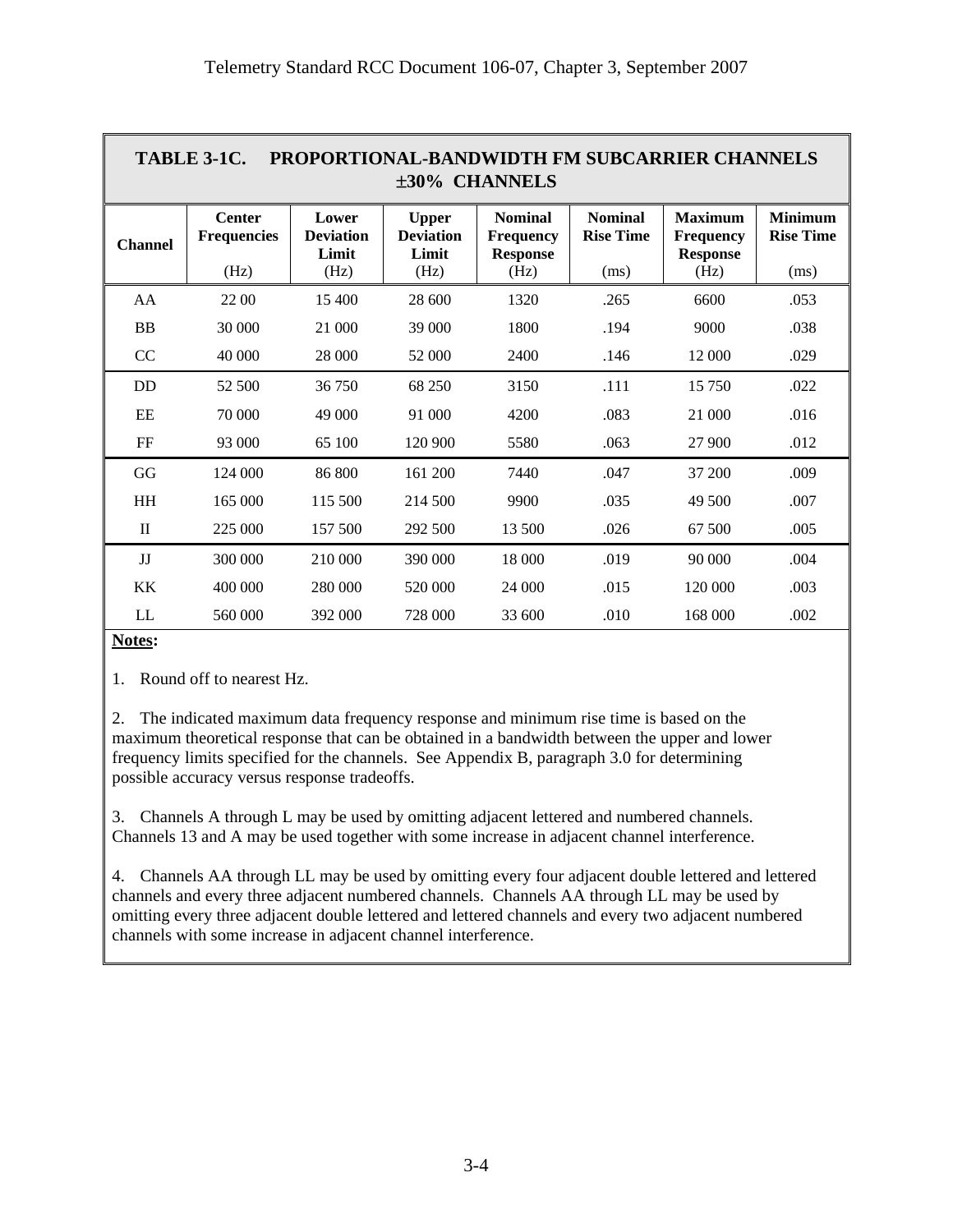<span id="page-6-0"></span> 3.3.2 Constant-Bandwidth FM Subcarrier Channel Characteristics. Table [3-2](#page-7-0) lists the standard constant-bandwidth FM subcarrier channels. The letters A, B, C, D, E, F, G, and H identify the channels for use with maximum subcarrier deviations of  $\pm 2$ ,  $\pm 4$ ,  $\pm 8$ ,  $\pm 16$ ,  $\pm 32$ ,  $\pm 64$ ,  $\pm 128$ , and ±256 kHz, along with maximum frequency responses of 2, 4, 8, 16, 32, 64, 128, and 256 kHz. The channels shall be used within the limits of maximum subcarrier deviation. See Appendix B for expected performance tradeoffs at selected combinations of deviation and modulating frequencies.

# **3.4 Tape Speed Control and Flutter Compensation**

 Tape speed control and flutter compensation for FM/FM formats may be accomplished as indicated in Appendix D, subparagraph 17.4 (Tape Speed and Flutter Compensation). The standard reference frequency used shall be in accordance with the criteria in Tabl[e 3-3](#page-8-0) when the reference signal is mixed with data.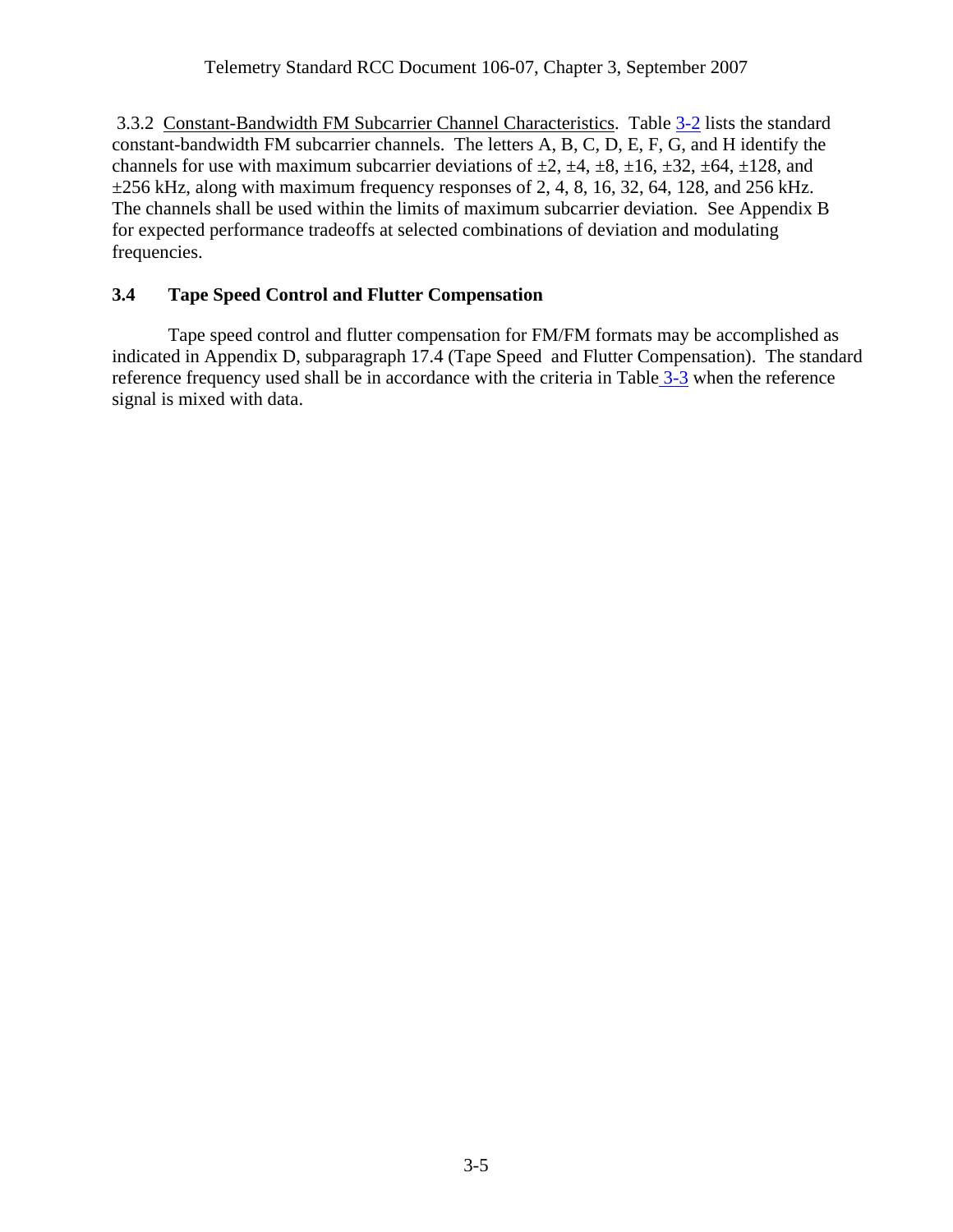<span id="page-7-0"></span>

| <b>TABLE 3-2.</b><br><b>CONSTANT-BANDWIDTH FM SUBCARRIER CHANNELS</b> |                |                |             |      |                               |             |      |           |
|-----------------------------------------------------------------------|----------------|----------------|-------------|------|-------------------------------|-------------|------|-----------|
| <b>Frequency Criteria</b><br><b>Channels:</b>                         | $\mathbf{A}$   | B              | $\mathbf C$ | D    | E                             | $\mathbf F$ | G    | H         |
| Deviation Limits (kHz)                                                | $\pm 2$        | ±4             | $\pm 8$     | ±16  | $\pm 32$                      | ±64         | ±128 | $\pm 256$ |
| Nominal Frequency Response (kHz)                                      | 0.4            | 0.8            | 1.6         | 3.2  | 6.4                           | 12.8        | 25.6 | 51.2      |
| Maximum Frequency Response (kHz)                                      | $\overline{2}$ | $\overline{4}$ | 8           | 16   | 32                            | 64          | 128  | 256       |
|                                                                       |                |                |             |      | <b>Center Frequency (kHz)</b> |             |      |           |
|                                                                       | 8              | 16             | 32          | 64   | 128                           | 256         | 512  | 1024      |
|                                                                       | 16             | 32             | 64          | 128  | 256                           | 512         | 1024 | 2048      |
|                                                                       | 24             | 48             | 96          | 192  | 384                           | 768         | 1536 | 3072      |
|                                                                       | 32             | 64             | 128         | 256  | 512                           | 1024        | 2048 |           |
|                                                                       | 40             | 80             | 160         | 320  | 640                           | 1280        | 2560 |           |
| Notes:                                                                | 48             | 96             | 192         | 384  | 768                           | 1536        | 3072 |           |
| The constant-bandwidth channel designation shall be the               | 56             | 112            | 224         | 448  | 896                           | 1792        | 3584 |           |
| channel center frequency in kilohertz and the channel                 | 64             | 128            | 256         | 512  | 1024                          | 2048        |      |           |
| letter indicating deviation limit; for example, 16A,                  | 72             | 144            | 288         | 576  | 1152                          | 2304        |      |           |
| indicating $f_c = 16$ kHz, deviation limit of $\pm 2$ kHz.            | 80             | 160            | 320         | 640  | 1280                          | 2560        |      |           |
| The indicated maximum frequency is based upon the                     | 88             | 176            | 352         | 704  | 1408                          | 2816        |      |           |
| maximum theoretical response that can be obtained in a                | 96             | 192            | 384         | 768  | 1536                          | 3072        |      |           |
| bandwidth between deviation limits specified for the                  | 104            | 208            | 416         | 832  | 1664                          | 3328        |      |           |
| channel. See discussion in Appendix B for determining                 | 112            | 224            | 448         | 896  | 1792                          | 3584        |      |           |
| practical accuracy versus frequency response trade offs.              | 120            | 240            | 480         | 960  | 1920                          | 3840        |      |           |
| Prior to using a channel outside the shaded area, the user            | 128            | 256            | 512         | 1024 | 2048                          |             |      |           |
| should verify the availability of range assets to support             | 136            | 272            | 544         | 1088 | 2176                          |             |      |           |
| the demodulation of the channel selected. Very limited                | 144            | 288            | 576         | 1152 | 2304                          |             |      |           |
| support is available above 2 MHz.                                     | 152            | 304            | 608         | 1216 | 2432                          |             |      |           |
|                                                                       | 160            | 320            | 640         | 1280 | 2560                          |             |      |           |
|                                                                       | 168            | 336            | 672         | 1344 | 2688                          |             |      |           |
|                                                                       | 176            | 352            | 704         | 1408 | 2816                          |             |      |           |